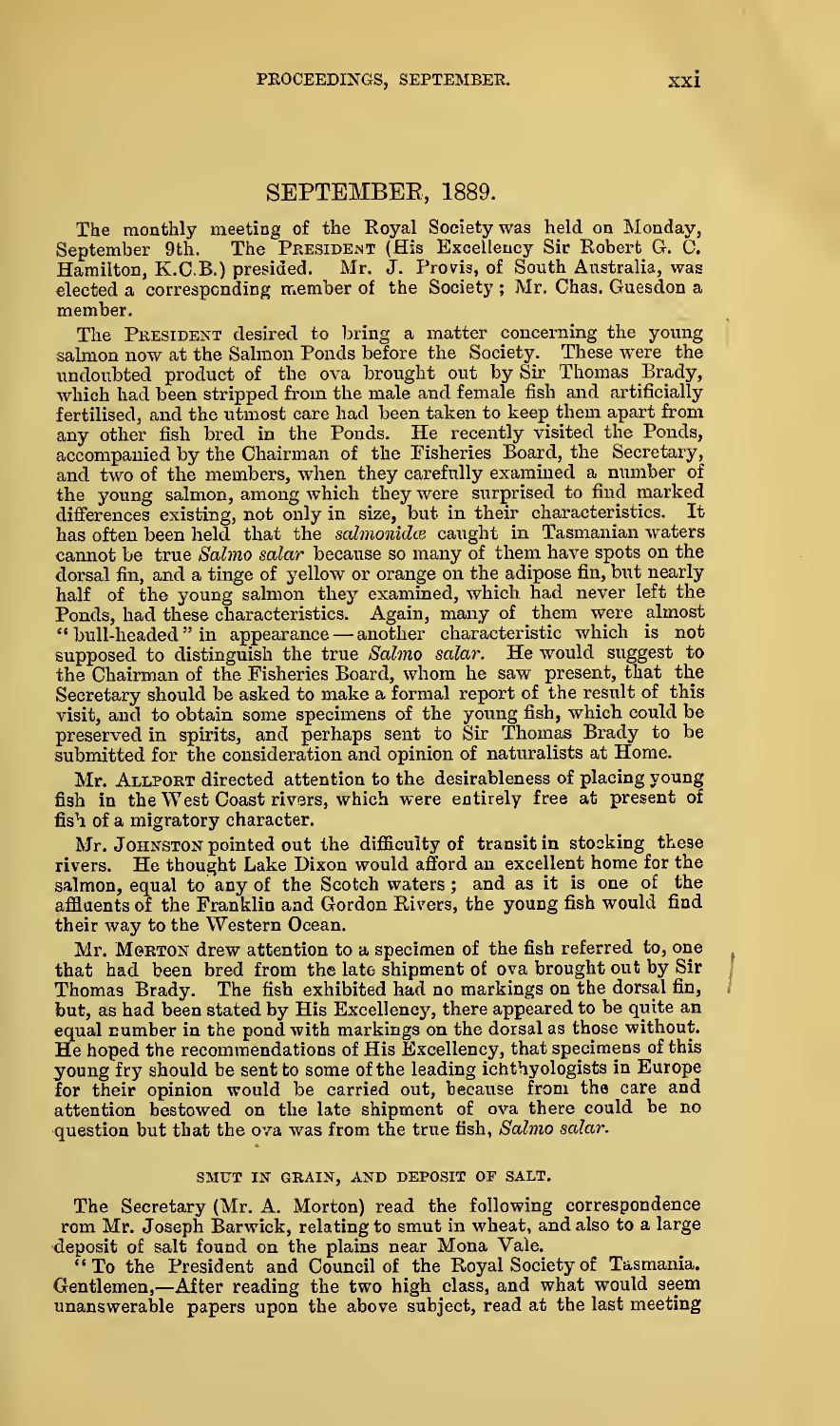of your Society, it will seem presumption for me to again trespass upon you. However, I respectfully ask leave to do so in support of my first<br>paper. The learned writers, Messrs. Abbott and Stephens, conclude, The learned writers, Messrs. Abbott and Stephens, conclude, from the tenor of my paper, that <sup>I</sup> had not made myself acquainted with what had been done in attempting to elucidate the mystery of smut. I desire to say that for the last 14 years I have obtained and read all the papers I could find upon the subject, but scarcely two of the writers agree in the most important points, and the whole ot the writings that I have read deal more with effect than cause, that is, with the diseased plant. We all know that when we see either cattle or horses infested with vermin that the animal is weakly and poor ; but we do not believe<br>that the vermin cause the poverty, but the reason we knowis that poverty from disease or starvation breeds vermin, and this is my experience with plants and trees ; and I am strongly of opinion that it is the same with our grain plant, the plant being weakly from defective rooting it is attacked by fungus. My object in asking for space in the Botanical Gardens was not with a desire to carry out scientific examinations, but to demonstrate that sound grains will not produce smut, and that the so-called spores are as harmless as soot dust, that is if practical tests of sixteen years are of any value, and I further concluded that the only way to interest the public and induce other societies to take the matter up, was to carry out the tests in some public place, and ifmy experience was confirmed that some means might be devised by which the seed grain could be threshed without injury, which would prove an enormous saving of grain, labour, expense, and a more vigorous plant. The tests I enumerated were only a few of the many ; I tried all with the same result. I have now one and a half acres sown this year with wheat collected upon stock that had been skaken out in removing sheaves ; this I have not dressed. I do not fear the result. It is too late to carry out any further tests this year."

" Tea Tree, August 23, 1889. Curator of the Museum, Bobart.— Sir, —In forwarding the exhibit of salt it cannot be classed as one of our manufactures, as it is a natural product of the centre of Tasmania, and it seems to me more of a curiosity, or more properly <sup>a</sup> source of undeveloped wealth, as nothing has ever been done to ascertain the source of the constant and inexhaustible deposit. These chains of lagoons, or what are known as the salt pans, are situated nearly in the centre of the colony, and are situated on the estates of Lower Park, Balochmyle, EUenthorpe, and Mona Vale. <sup>I</sup> am well acquainted with these pans, having known them for nearly 50 years. They extend for a distance of seven miles, running as nearly as. I should say, south-east by north-west,^ and there are to my knowledge <sup>10</sup> of them, in area from one acre to 100. There may be more beyond my travels, and <sup>I</sup> think if a line was drawn it would be found that they are not over one mile out of line. To my mind, the most mysterious fact is that on either side of this line there are similar pans containing fresh water. In one case at Ellenthorpe<br>there is one large pan of probably 100 acres, and within 10 chains<br>on either side there is a lagoon of fresh water. The most prolific in salt of these pans is Ballochmyle and Mona Vale, as over 50 years ago <sup>I</sup> went with my father to these pans for <sup>a</sup> supply, and in dry seasons large quantities have been taken from those pans, many hundreds of tons; the surface, about 2in. deep, is scraped up for domestic use, and the soil is used for manure. A very old hand in the colony, John Duffield, who came in the prison ship Dromedary, informed me that this salt was formerly a source of wealth to the aboriginals who owned the surrounding lands, and was often the scene of hot battle and bloodshed. I have heard several theories of the source of supply, but none of which are tenable. The one is that it is brought from higher levels by streams, but most of them are situated upon <sup>a</sup> level surface and have no inlet. Another is that the land is impregnated with salt, and that the supply is kept up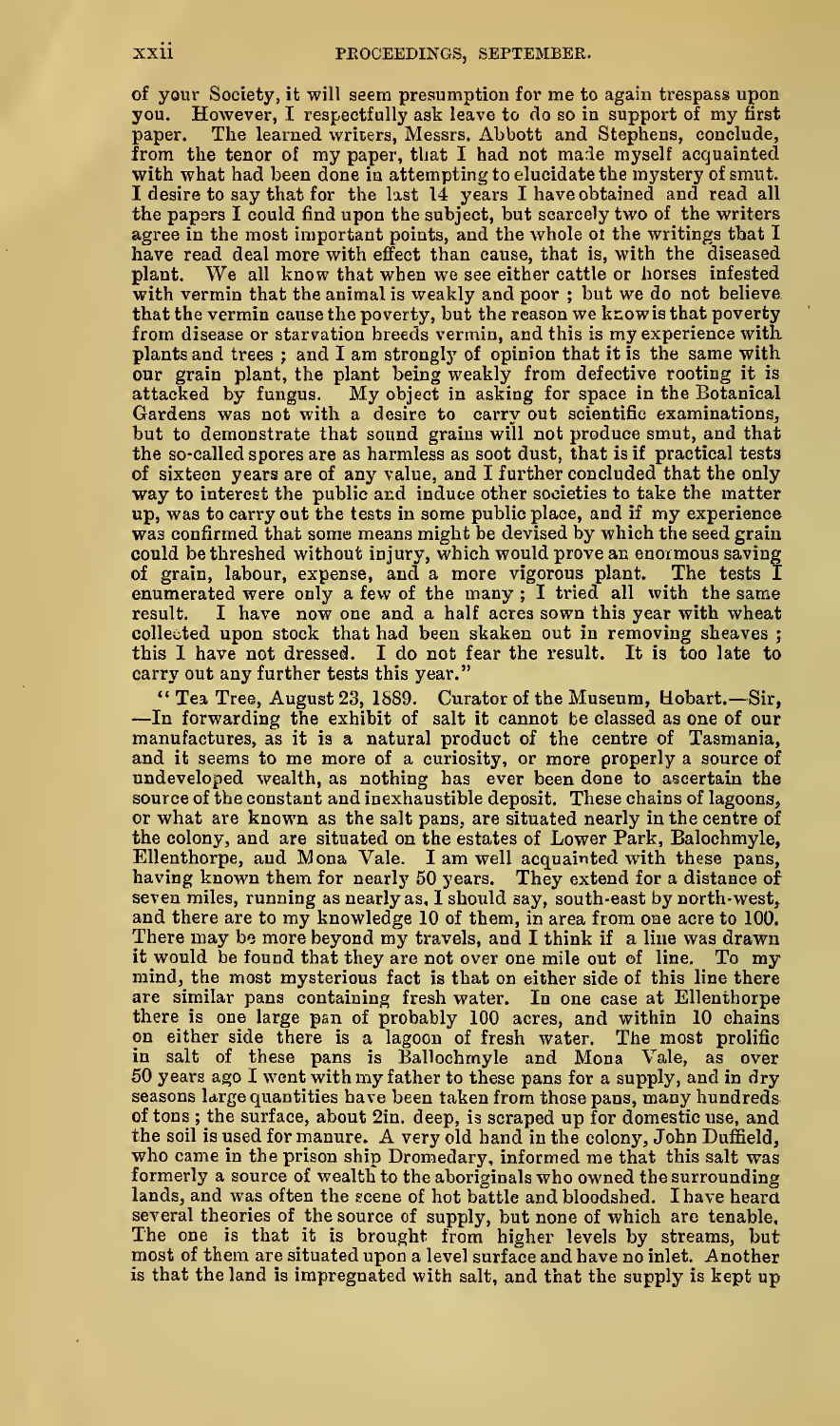by soakage, but if this was so it would follow that the whole of these pans would be salt, which <sup>I</sup> have shown is not the case. My idea is that a reef extends throughout the length of these pans. Supposing this to be so, would the salt rise from any great depth? I think not, and if my theory is correct, the reef cannot be far from the surface.

Mr. Stephens said Sir Lambert Dobson, who had had a lengthy knowledge of the district, might impart some information.

Sir LAMBERT DOBSON had known the salt pans district for a period of 53 years. They were really small lakelets which contained salt water, and from which, during summer, the evaporation caused the layer of salt to form. In past years this was made a source of revenue by collectors of thesalt, which was of exoellentquality,and suitablefor domestic purposes. Some of the lakelets provided richer deposits of salt than others, but no reliable information, so far as he was aware, was forthcoming respecting<br>the origin of these deposits. Evidently they did not originate from springs, because during summer the lakelets dried up. The soil around was fertile, the native grasses growing well. This suggested that the water became impregnated with salt below the surface.

Mr. JOHNSTON considered the subject one of deep interest, and worthy of consideration at the hands of members of the Society. He thought that Mr. Barwick had given good reasons in favour of the idea that the salt was derived from some underlying rock formation of marine origin-probably of upper palæozoic age—whose members are often highly charged with saline matter.

Mr STEPHENS said it would be interesting to ascertain from the inhabitants of the district if the trade in the salt had been discontinued owing to a decrease in the supply, or market influences. The difference between salt and fresh water lagoons was that the latter always had natural outlets, and even if some of these lagoons having outlets contained a percentage of salt from the solid deposits, the outflow naturally brought about a reduction of this. Many of the sandstone formations in Tasmania were particularly saliferous, and contained large percentages of all the salts, from Epsom salt and alum to chloride of sodium. This especially was noticeable in caves which protected the deposits from being carried away by the rain. It should be remembered that a large portion of this district had been under the sea about the tertiary period, if not in post tertiary times. The possibility of the existence of a solid bed of salt, as suggested by Mr. Johnston, should not be ignored.

Mr. JOHNSTON doubted this.

Mr. Stephens said that the district, as far as Antill Ponds, gave evidence in favour of this. Marine fossils were not likely to be found where the land had been rising or in drift.

# THE LAST LIVING ABORIGINAL OF TASMANIA.

Mr James Barnard read the following paper compiled by him upon this subject : —It has been generally supposed that the grave has closed over the remains of the last of the aborigines, and that the extinction of the race has been final and complete. This supposition, however, is believed to be erroneous; for there still exists one female<br>descendant of the former "princes of wastes and lords of deserts ' in the<br>person of Fanny Cochrane Smith, of Port Cygnet, and the mother of a<br>large fa doubts have been cast in Parliament and elsewhere upon the claim of<br>Fanny (to keep to her pre-nuptial and first Christian name) to be of the<br>pure blood of her ancestors, but after searching the records, and upon<br>her own pe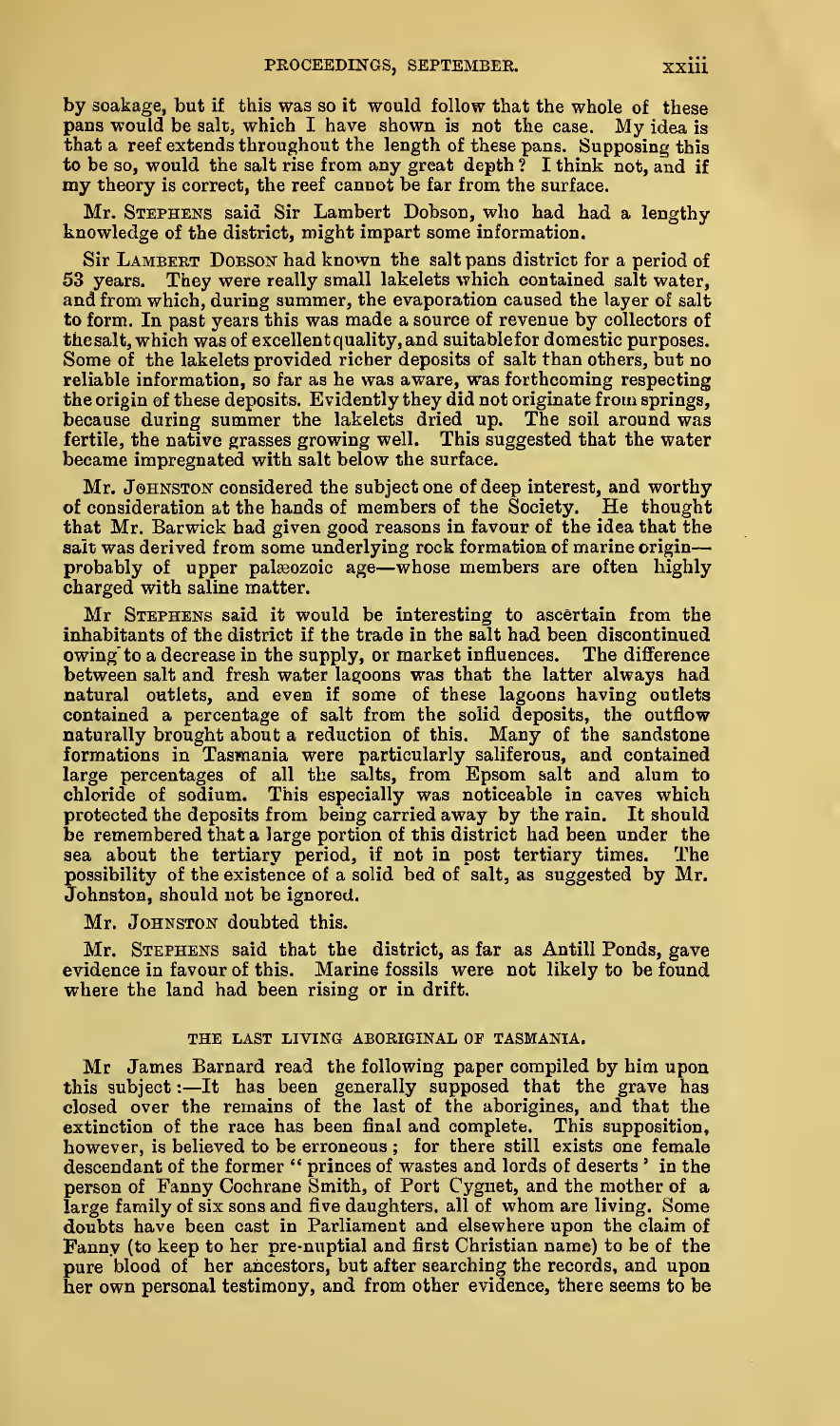little reason to doubt the fact. It appears, then, that Fanny was born at Flinders Island in 1834 or 1835, and is now about 55 years of age. Sarah was the name of her mother, and Eugene that of her father, and both were undeniably aboriginals. Sarah first lived with a sealer, and became the mother of four half-caste children ; and was subsequently married to Eugene (native name, Wicomanie), one of her own people, and had three children, of whom Fanny is the sole survivor and representative of the race. Lieut. Matthew Curling Friend, R.N., in a paper read before the Tasmanian Society, on March 10, 1847, "On the decrease of the Aborigines of Tasmania," in alluding to the curious theory propounded by Count Strzelecki, that the aboriginal mother of a half-caste can never produce a black child should she subsequently marry one of her own race, controverts this notion of invariable sterility by quoting two instances which came under his notice while visiting the aboriginal establishment at Flinders Island. I give his own words : " One was the case of a black woman named Sarah, who had formerly four half-caste children by <sup>a</sup> sealer with whom she lived, and has had since her abode at Flinders Island, where she married a man of her own race, three black children, two of whom are still alive. The other, a black woman named Harriet, who had formerly by a white man with whom she lived two halt-caste children, and has had since her marriage with a black man a fine healthy black infant, who is still living. Commenting upon this doctrine of Strzelecki, West observes (Hist, of Tasmania, vol. 2, p. 75.), " A natural law by which the extinction of <sup>a</sup> race is predicted will not admit of such serious deviations." Some explanation may properly be expected from me for reviving a question which was supposed to be set at rest when Truganini was consigned to the tomb, and declared to be the last woman of her race. I will therefore mention the incident which has given me something of a personal interest in the matter. It is now nearly 40 years ago that I was accustomed occasionally to accompany my friend, the late Br. Milligan, the Medical Superintendent of the Aborigines, to the settlement at Oyster Cove, where I saw a good deal of the native people, at that time some 30 or 40 in number. Among these <sup>I</sup> have <sup>a</sup> distinct recollection of Fanny, who was then apparently about 17 years of age, slender and active, less dusky in colour, but rather more prepossessing in appearance than any of her kind ; and certainly at that time I never heard a doubt expressed of her not being a true aboriginal. There was one circumstance in particular which impressed her upon my remembrance, and that was on one occasion we crossed over in a boat from Oyster Cove to Bruni Island, rowed by four of the black men, and Fanny taking the steer-oar, which she handled with marvellous skill and dexterity. My visits to the settlement shortly after ceased, and from that time to the present, until a few weeks ago, when I was greatly surprised to receive a visit from this identical Fanny, who had become transformed into<br>a buxom matron of considerable amplitude. By the courtesy of the<br>Hon. P. O. Fysh, Chief Secretary and Premier, I have been permitted access to the official records bearing upon the subject of this investigation.<br>The first documents brought under my attention were two letters under date June 23 and 26, 1882, embodying a report from the Police Magistrate<br>of Franklin, the late E. A. Walpole, emphatically stating that Fanny<br>"is a half-caste, born of an aboriginal woman, by a white man whose<br>name is unkn authority beyond the expression of his individual opinion is adduced by Mr. Walpole in support of his statement. The next document was a letter by the late Dr. Milligan, Medical Superintendent of Aborigines, Fanny Cochrane, and describing her as an aboriginal girl belonging to the establishment at Oyster Cove. This aftords strong evidence in support of the opposite view of the case, as those who knew Dr.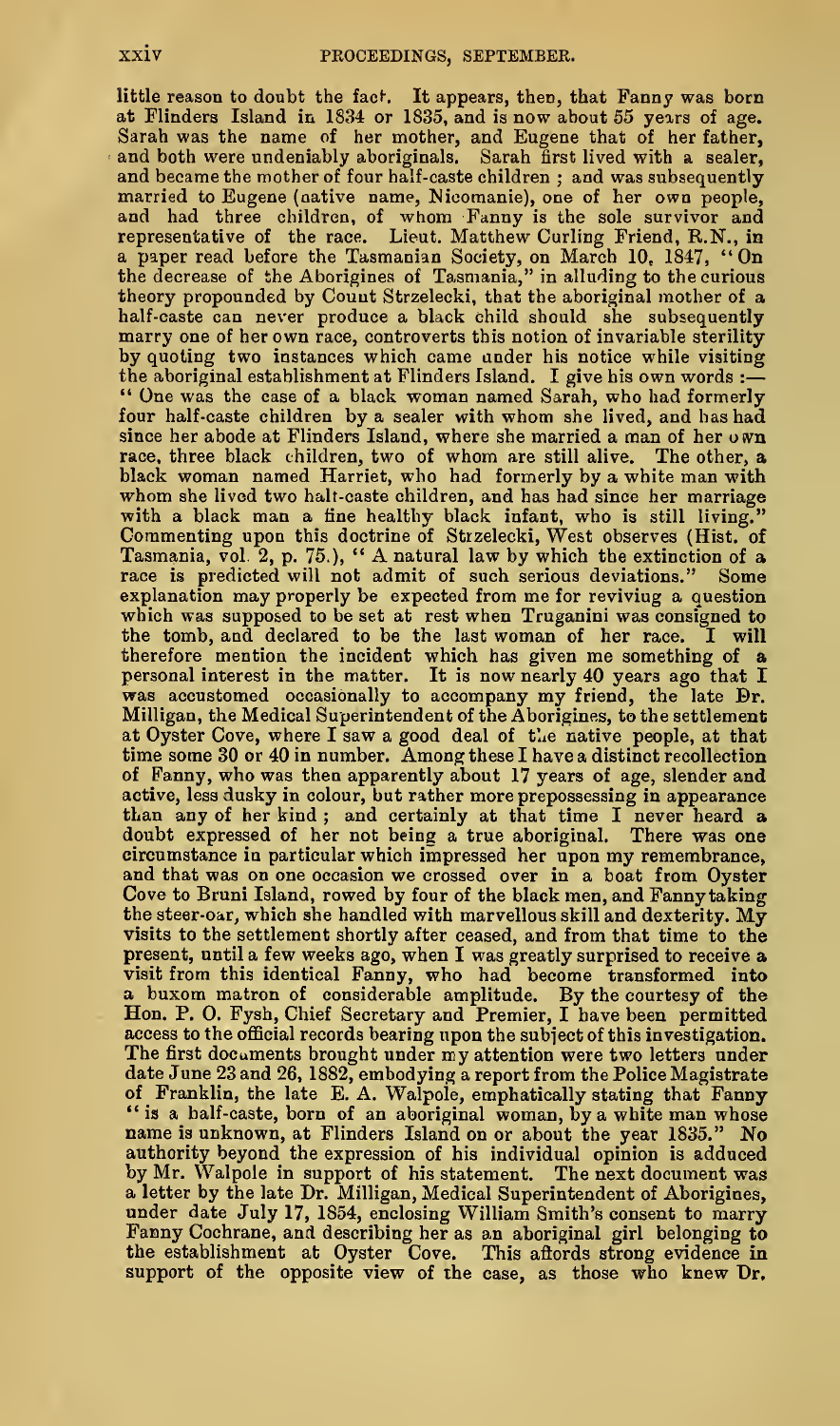Milligan would remember how precise and accurate he invariably was in<br>any statement of facts. A point of some importance in the contention<br>would arise from Fanny's second name, Cochrane. According to<br>Bonwick, in his "Last the sealer who lived with Sarah, whose name was Cottrel Cochrane. Were this so, it would have at once have gone far to settle the question of parentage, and show her to ba the half-caste supposed. Bonwick is obviously in error in his statement ; for I have lately ascertained from the lips of a married lady living in Hobart, a daughter of the late Mr. Robert Clark, catechist at the aborigines establishment, that Cochrane was the maiden name of her mother, and that it was givon by her father to Fanny when a child, and residing in his family. Again, Bonwick writes (p. 310) : " We read of <sup>a</sup> sawyer, one Smith, and his black friend, Mrs. Fanny Cochrane Smith, receiving £25 a year for their " black wife;" for the parties were duly married at Hobart by the Rev. Frederick Miller, Congregational minister, in 1854. As respects the cause assigned for the annuity, this writer wis also in error, for the sum of £24 (not £25) was bestowed upon Fanny on the occasion of her marriage, and not for the reason stated. The next document is a letter dated 8th December, 1842, conveying the official approval of the admission into the Queen's Orphan School of the three aboriginal children named in the margin—Fanny, Martha, Jesse. Then follows in the records under same date an application from Mr. Robert Clark, late catechist of the aborigines on Flinders Island, for permission to receive into his family " an aboriginal child named Fanny, upon his engagement to feed, clothe, and educate her as one of his own children."

Next is an extract from an official document dated 8th March,  $1847$  :---" Eugene and his wife, the father and mother of Fanny and Adam, being asked if they were willing that their children should be sent back to Mr. Clark, said they were not. Fanny being asked if she understood the nature of an oath, answered, 'No,' and the doctor explained it. Fanny said she did not wish to return to Mr. Clark."

From a long report to the Government by Dr. Milligan, dated November 29, 1847, I have taken the following extract :- "The fifth girl, Fanny Cochrane, almost a woman, might remain with her half-sister, Mary Ann. Indeed, I can scarcely say how otherwise she could be satisfactorily disposed of." There being no difference of opinion as to Sarah being<br>the mother of both, this testimony, given by Dr. Milligan as to a,<br>difference of parentage in the case of the father, at once discriminates her from Mary Ann, and in itself affords a strong presumption in favour of the contention.

The superintendent at Oyster Cove, under date 4th November, 1857, reports to the Colonial Secretary the death of Adam, aged 20 years, the youngest of the aboriginals ; and states that during his illness<br>he was waited upon by his mother, sister, and the latter's husband ; these being respectively Sarah, Fanny, and William Smith. Up to this point my researches have been eminently satisfactory, and have tended to confirm the theory of Fanny being an aboriginal ; but another document has been brought under my notice which, unexplained, certainly discountenances that theory. It is the report of certain proceedmgs taken before Dr. Jeanneret, the superintendent at Flinders Island, on the occasion of certain allegations made against an officer of the establishment, and in which is a deposition made by Fanny, dated March 25, 1847, commencing with these words, —" <sup>I</sup> am <sup>a</sup>half-caste of Van Diemen's Land. My mother is <sup>a</sup> native. <sup>I</sup> am about <sup>13</sup> years of age," etc., with her signature attached at the foot. At first sight this admission would appear to be conclusive and unanswerable ; but, upon reflection, <sup>I</sup> am led to believe that there must be <sup>a</sup> mistake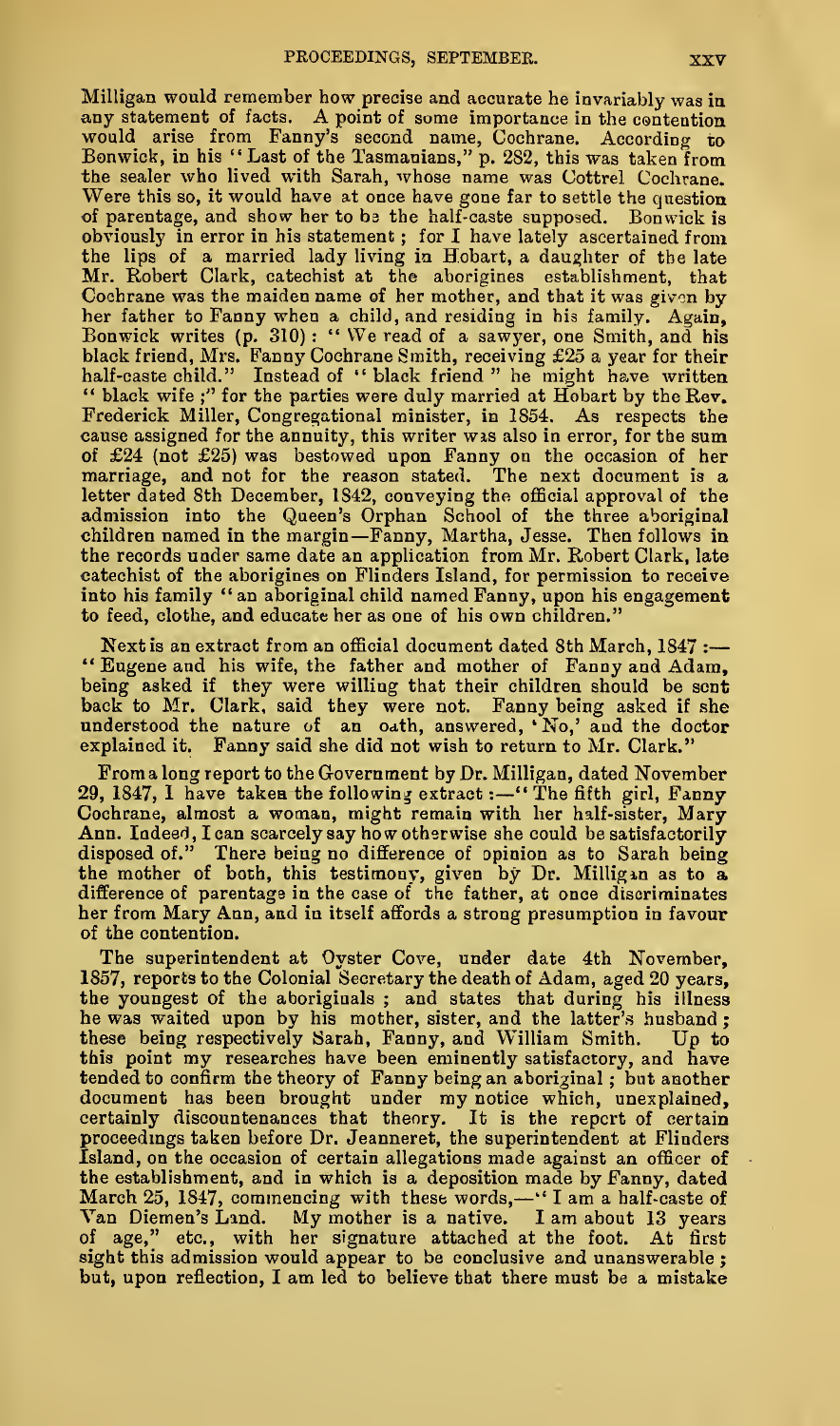somewhere. In the first place a child of her age, with imperfectly developed intelligence, would scarcely be likely to volunteer that statement, or do more than give a mechanical assent to the question when asked, without, perhaps, at all understanding its import. Again, possibly the clerk writing the deposition may have understood that Fanny was sister to Mary Ann instead of half-sister, and naturally assumed them to be the offspring of the same parents. Besides, it conflicts with all the official correspondence in which she is referred to with Dr. Milligan, the medical superintendent, and Mr. Clark, the catechist, in all of which the term " half-caste " never once appears, and she is invariably designated an aboriginal girl, and distinguished from Mary Ann, her half-sister, and an undisputed half-caste. <sup>I</sup> may add, also, that Fanny wholly repudiates all knowledge or recollection<br>of the evidence referred to. The paper of Lieut. Friend, which I have<br>quoted, in which he refers to Sarah, the mother of Fanny, in support of<br>his hypoth her father and Adam being her brother, should remove all doubt as to Fanny being <sup>a</sup> true aboriginal. While it is not to be denied that differences of opinion exist on the point, I think it must be allowed, from the facts brought forward, that the weight of testimony is in its favour. The characteristics of the complexion and of the hair have been cited as favouring the opinion that Fanny must be deposed from the pedestal claimed for her as a pure aboriginal and placed in the ranks of the half-castes. Mr. Walpole states that " her colour is a very dark brown," but I should rather term it a blackish-brown, and showing the true aboriginal tint. On this point it must be remembered that from her infancy she has been encircled within the pale of civilised life, and shielded from the severities of weather and privations to which otherwise she would have been exposed,—all this, together with her surroundings, must naturally have in some degree tended to exercise a modifyina influence. The same as to her hair, which, if less woolly and like a mop, has no doubt been combed and brushed out to some small extent of its original fluffiness to reconcile it to the model of the hair of the white children with whom she was brought up, and which she would naturally strive to imitate. The question at issue may appear, at fitst sight, to be a mere personal matter, and of comparative unimportance, but it is in reality much more than that, and has acquired a scientific aspect deserving of attention. There is reason to believe that the theory of Strzelecki has influenced many to concurrence in his views, and to disregard or overlook the cogency of facts opposed to it. Lieutenant Friend, as we have seen, disputes the dictum referred to, and has adduced strong evidence in support of his objection. Thus an interesting problem has been presented for solution. All controversy, however, must now be regarded as finally set at rest, since the adoption by Parliament, after due inquiry, of two resolutions passed, respectively, in sessions 1882 and 1884, by the first of which the pension of Fanny Smith was increased from £24 to £50 per annum, and by the second that a grant deed of the 100 acres of land she at that time occupied, and for the 200 acres additional then presented to her, should be issued to Fanny free of cost, both votes being passed on the ground specified of her being the last survivor of the aboriginal race.

Mr. TAYLOR did not doubt Mr. Barnard had made very searching inquiry before submitting his paper. There was much that was new in the paper, and he hoped if any members possessed any further evidence respecting this much-vexed question, they would not fail to place it before the Society.

### NEW DARK YIELD MICROMETER,

In the absence of Mr. A. B. Biggs, the SECRETARY read a paper contributed by that gentleman on "a new dark field micrometer for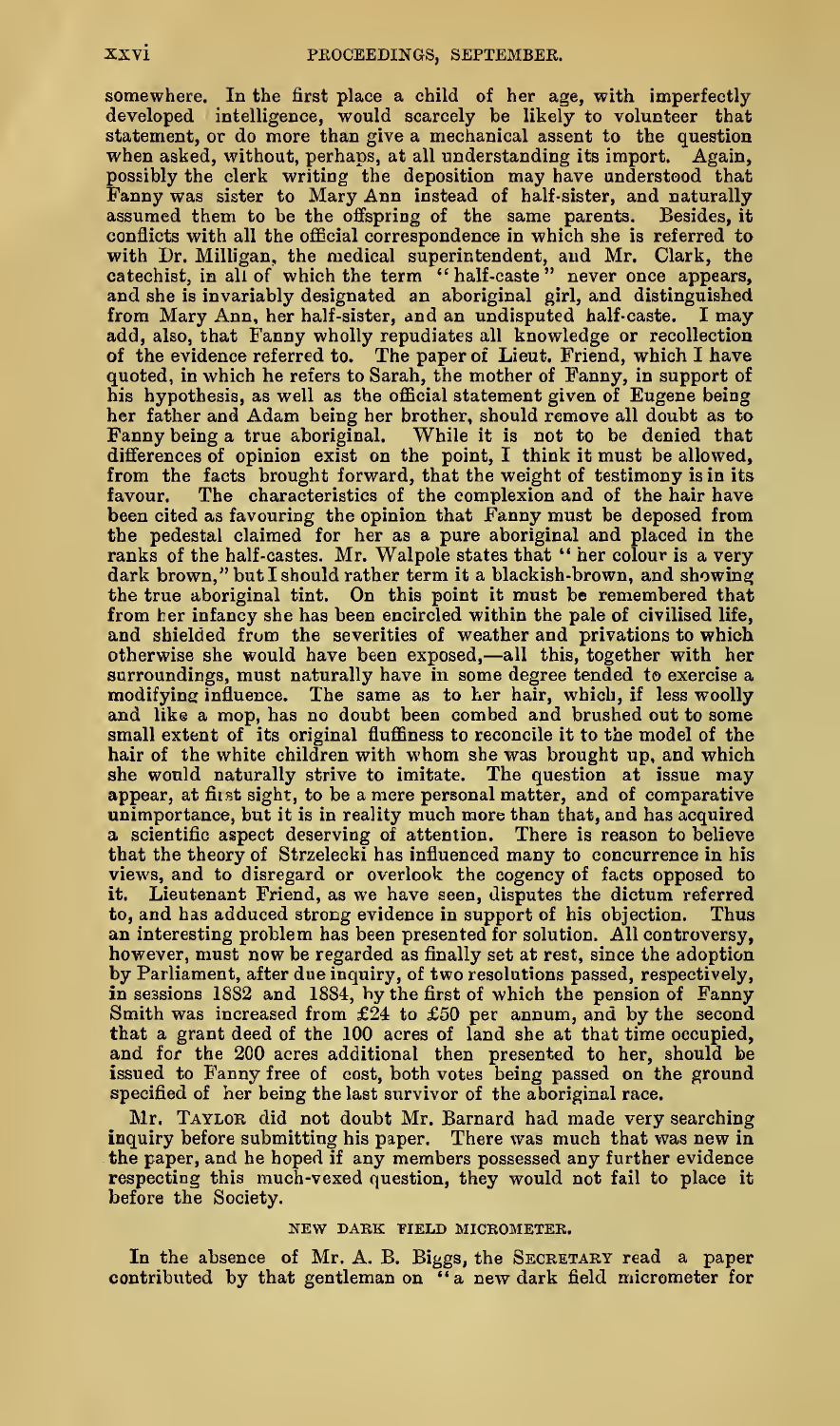double star measurements." The author referred to the fact that some of the grandest achievements of science were due to workers who had of the grandest achievements of science were due to workers who had had to content themselves with very simple and perhaps roughly constructed apparatus, the outcome of their own ingenuity, called forth by the necessities of the case. The writer claimed the applicability of these remarks to his own case only so far as they related to the necessity of trusting mainly to his own resources in his very limited field of scientific work. The instrument, of which he furnished a description, had been in this way the outcome of his necessity ; its special function being the measurement of very minute angular distances, such as those of double stars, giving at the same time the angle of position with reference to the meridian.

#### PYRAMIDAL NUMBERS.

Mr. JOHNSTON read a paper on a discovery made respecting pyramidal numbers, suggesting that these might have formed the original selections of sub-divisions of time, space, weight, coinage, etc.

Mr. Johnston suggested that as the Egyptian pyramid builders were great geometricians, the peculiar combinations of numbers in models of simple pyramids of odd, even, and mixed numbers would be familiar to them ; and that the square pyramid of even numbers with 12 as base and the odd and even square pyramids with a base of twice 7, or 14, might be seized upon by them for typifying astronomical facts, in conjunction<br>with some great fixed standard of measurements. The selection of with some great fixed standard of measurements. these types might be supposed reasonable, as the aggregates or squares of cubes in their principal divisions coincide exactly with the known days of year, month, week, etc.; their simple multiples also coincide<br>with the principal dimensions of the Great Pyramid of Egypt, and with the length of the Egyptian cubit ; while many of the natural sequences of related layers of cubes such as 4, 12, 20 ; 28, 56, 112 ; 44, 220, 440 ; 12, 24, 36, <sup>144</sup>—are very suggestive, as accounting for the origin of many of our more important existing sub- divisions of time, space, weight and money.

Mr. TAYLOR said it would be almost impossible to discuss such a paper. He suggested the advisableness of dividing the work of the Society into difierent branches. They might form a Philosophical Society to deal with subjects apart from the scientific subjects now dealt with by the Society. Many subjects would, he thought, be dealt with under such an arrangement.

Mr. MORTON said the Society was always ready to discuss papers on any subject. They were too small to have these sub-sections. This had been done in the past, and lasted but a very short time. The had been done in the past, and lasted but a very short time. Council had considered the matter some three years since, and decided that the Society was too small to thus sub-divide themselves. The papers of late years had been most varied, and had always been ably dealt with. He drew attention that <sup>a</sup> member of the New South Wales Society had congratulated them on the fact that the Royal Scciety of Tasmania in the thoroughness of its work had only one contemporary society in the colonies that held higher position than them, viz., the Linnæan Society of Sydney.

### COMPLIMENTARY.

The PRESIDENT in moving the usual complimentary vote to contributors of papers, said he thought the Society specially indebted to Mr. Barnard for his paper. The records of the Society were for all time, and it would be to these records that reference would be made for authentic information on <sup>a</sup> matter of this sort. He thought the paper would help much toward the settlement of the question as to the last of the Tasmanian aboriginals, seeing that it adopted the scientific method of taking nothing for granted, but giving data for all his conclusions.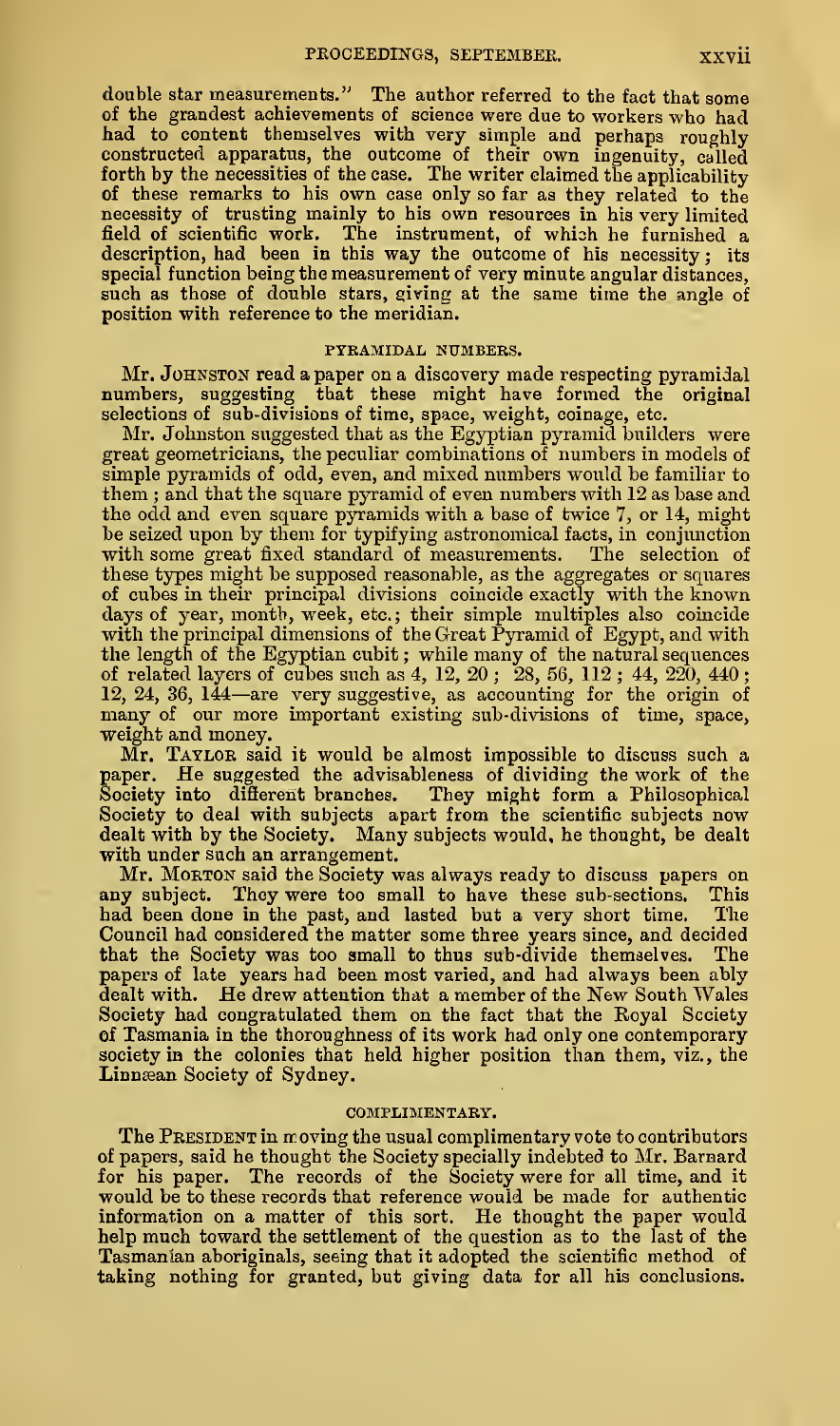Mr. Mault had acted wisely in getting the only gentleman who differed from his expressed views respecting Flinders detention, to read his paper there respecting—(Laughter) —whilst Mr. Johnston's paper had pertectly staggered him (the President) by its ingenuity.

The proceedings then terminated.

## LIBRARY ADDITIONS.

List of additions to the Library of the Royal Society :

Acta Horti Petropolitani. Tomus X. From the Society.

Annales de la Société Entomologique de Belgique, Brussels, 1889. From the Department,

Annals and Magazines of Natural History, current numbers.

Anales de la Oficina Meteorologica Argentina, Tomo VI, 1888. From the Department.

Archives du Mus^e Teyler, Serie II, vol. Ill, Deuxieme Partie. From the Society.

Annual report of the Secretary for Mines of Victoria. On the working of the regulations and inspection of mines and Mining Machinery Act during the year 1888. From the Department.

Blowpipe The, in Chemistry, Mineralogy, and Geology, containing all known methods of anhydrous analysis, many working examples, and instructions for making apparatus, by Lieut. -Colonel W. A. Ross, R.A., F.G.S. Illustrated (bound), London, 1889.

Bolletino dei Musei di Zoologia ed Anatomia Comparata (current parts). From the Society.

Boleteim da Sociedade de Geographia de Lisboa (current numbers). From the Society.

Boletin Mensual (pamphlets). From the Meteorological Department, Mexico.

Bollettino della Societa Geografica Italiana (current numbers). From the Society.

Bulletin de la Soci^ti^ Academique Indo-Chinoise de France. From the Department.

Bulletin de la Société D'Ethnographie, Nos 1 to 6, Paris, 1887. From the Society.

Bulletin de la Sociétié Imperiale des Naturalistes de Moscow (current numbers). From the Society.

Bulletin of the Museum of Comparative Zoology at Harvard College, Vol. XVII. The Coral Reefs of the Hawaiian Islands (plates), by Alexander Agassiz. From the author.

Catalogue de la Bibliothèque dressé par C. Ekama. Septieme Livraison. Mathématiques ; Chimie et Physique, Astronomie ; Météorologie. Huitième Livraison, Archéologie. Antiquites, etc. Arts et Metiers, Miscellanus, Supplément et Additions ; Table Alphabetique, Harlem, 1887-8. From the Society.

Descriptive Catalogue of the Sponges in the Australian Museum, Sydney, 1888. From the Trustees.

Eruption of Krakatoa, The, and Subsequent Phenomena, (bound) 1888

Franklin, the Lightning Conductor (a lecture), by C. Tomlinson, F.R.S, From the Author.

Geological Magazine. Current numbers.

History of the Birds of New Zealand, second edition, vols. 1, 2. London, 1888. Illustrated (bound).

History of the Yorkshire Geological and Polytechnic Society, 1837- With biographical notices of some of its members, by James W. Davis (bound). From the Society.

Imperial Federation, current Nos. From the Editor.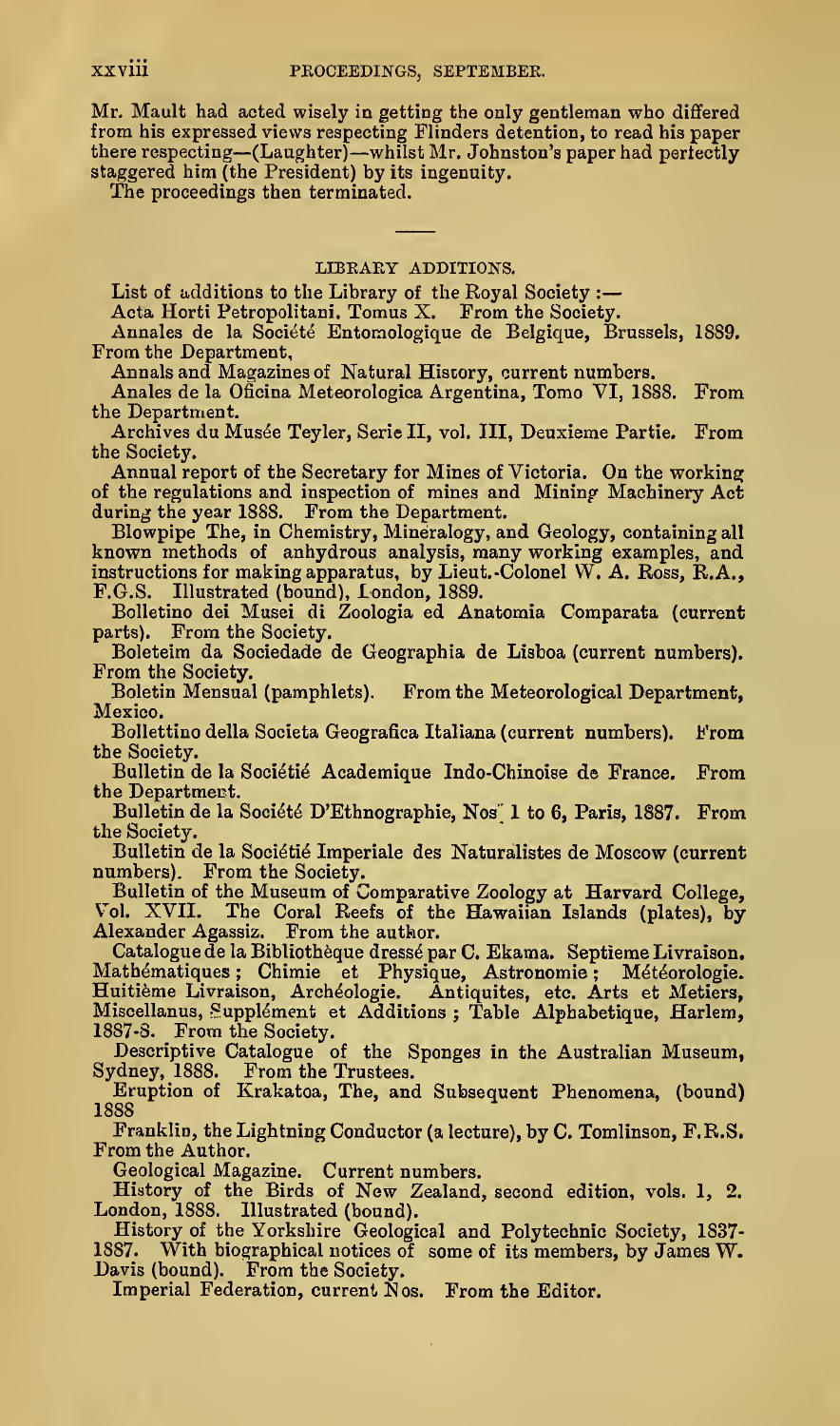Iconography of Australian species of Acacia and cognate genera. By-<br>Baron Mueller. Decade 13. From the Government.<br>Insect World. Being a popular account of the orders of insects.

Insect World. Being a popular account of the orders of insects, together with <sup>a</sup> description of the habits and economy of some of the most interesting species. By Louis Figuier (Illustrated) bound.

Journals and Proceedings of the Parliament of Tasmania, Vol. XI, 1888-9, bound. From the Government.

Journal and Proceedings of the Royal Society of New South Wales, Vol. XXII., Part II., 1888. From the Society.

Journal of Morphology, edited by C. 0. Whitman and E. P. AUis. Vol. II., No. 3 plates. From the authors.

Journal of the Royal Microscopical Society of England. Carrent numbers. From the Society,

Leeds Philosophical and Literary Society. Report for 1888-9. From the Society.

Lord Howe Island ; its Zoology, Geology, and Physical Character, 1889. From the Trustees Sydney Museum.

Metallurgy of gold : A practical treatise on the metallurgical treat ment of gold-bearing ores, including the process of concentration and chlorination, and the assaying, melting and refining of gold. By M.

Eissler. Illustrated (bound). Loudou, 1889. Metallurgy of silver : A practical treatise on the amalgamation, roasting, lixibiation of silver ores, including the assaying, melting, and refining of silver bullion. By M. Eissler. Illustrated (bound). London, 1889.

Meteorological Department, New Zealand, 1885. From the Depart ment.

Meteorological papers. From the Department, Mexico.

Meteorological Monthly Weather Review, Canada, current numbers- From the Department.

Minerals of New South Wales, etc., by A. Liversidge, M.A., F.R.S., with map, bound. From the Author.

Mineral Statistics of Victoria for 1887. From the Department.

Monthly Notices of the Royal Astronomical Society, current parts. From the Society.

Narrative of a journey to the shores of the Polar Seas, in the years 1819. '20, '21, and '22, by John Franklin, captain B.N., F.R.S., with an appendix on various subjects relating to Science and Natural History. Illustrated by numerous plates and maps. London 1823. Narrative of a second expedition to the shores of the Polar Sea, in the years 1825, '26, and '27, by Captain John Franklin, R.N., F.R.S. , including an account of the progress of a detachment to the Eastward by John Richardson, M.D., F.R.S., F.L.S. Flate and maps. London, 1828 (bound) ; 2 vols.<br>From Lieutenant-General Sir Henry Lefroy.<br>Nature. Current numbers.

New Hepatic A. By Dr. B. Carrington and W. H. Pearson. From the authors.

Observatorio Nacional Argentine. Vol. x. Cordoba. From the depart ment.

Ocean World : Being <sup>a</sup> description of the sea and home of its inhabitants, from the French by Louis Figuier, illustrated (bound).

Phormium Tenax as a Fibrous plant (bound). By Sir James Hector, R.C.M.G. From the author

Proceedings of the Linnean Society of New South Wales. Second ser. Vol. IV., Pt. 1, 1889. From the Society.

Proceedings of the Royal Society of Queensland, 1889. Vol. VL, Pt. 2. From the Society.

Proceedings of the Yorkshire Geological and Polytechnic Society, Vol., XI., Pt. 1, 1889. From the Society.